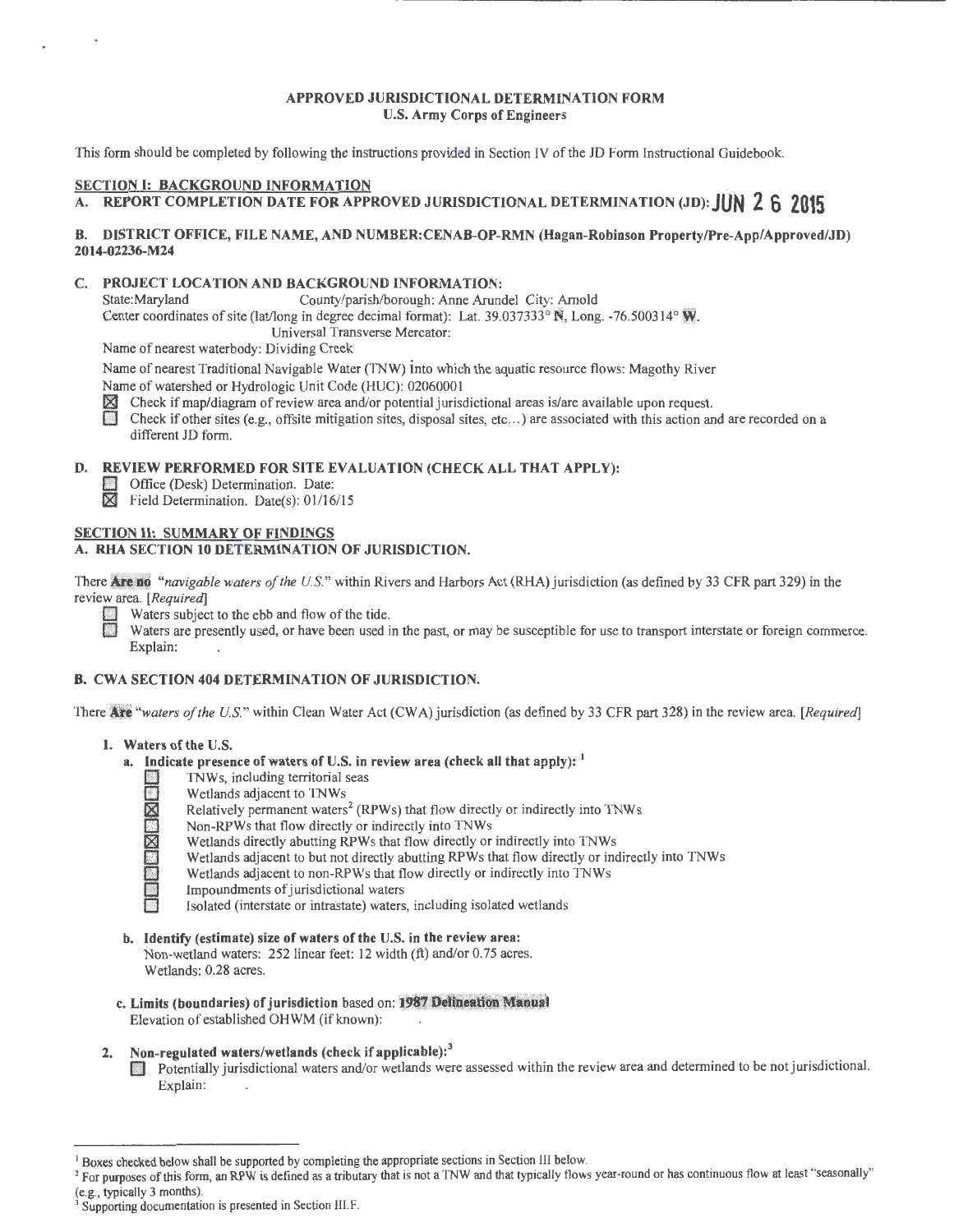#### SECTION Ill: CWA ANALYSIS

#### A. TNWs AND WETLANDS ADJACENT TO TNWs

The agencies will assert jurisdiction over TNWs and wetlands adjacent to TNWs. If the aquatic resource is a TNW, complete Section III.A.1 and Section III.D.1. only; if the aquatic resource is a wetland adjacent to a TNW, complete Sections III.A.1 and 2 and Section Ill.D.1.; otherwise, see Section 111.B below.

1. TNW

Identify TNW:

Summarize rationale supporting determination:

#### 2. Wetland adjacent to TNW

Summarize rationale supporting conclusion that wetland is "adjacent":

#### B. CHARACTERISTICS OF TRIBUTARY (THAT IS NOT A TNW) AND ITS ADJACENT WETLANDS (IF ANY):

This section summarizes information regarding characteristics of the tributary snd its adjacent wetlands, if any, and it helps determine whether or not the standards for jurisdiction established under *Rapanos* have been met.

The agencies will assert jurisdiction over non-navigable tributaries of TNWs where the tributaries are "relatively permanent waters" (RPWs), i.e. tributaries that typically flow year-round or have continuous flow at least seasonally (e.g., typically 3 months). A wetland that directly abuts an RPW is also jurisdictional. If the aquatic resource is not a TNW, but bas year-round (perennial) flow, skip to Section III.D.2. If the aquatic resource is a wetland directly abutting a tributary with perennial flow, skip to Section III.D.4.

A wetland that is adjacent to but that does not directly abut an RPW requires a significant nexus evaluation. Corps districts and EPA regions will include in the record any available information that documents the existence of a significant nexus between a relatively permanent tributary that is not perennial (and its adjacent wetlands if any) and a traditional navigable water, even though a significant nexus finding is not required as a matter of law.

If the waterbody<sup>4</sup> is not an RPW, or a wetland directly abutting an RPW, a JD will require additional data to determine if the waterbody has a significant nexus with a TNW. If the tributary has adjacent wetlands, the significant nexus evaluation must consider the tributary in combination with all of its adjacent wetlands. This significant nexus evaluation that combines, for analytical purposes, the tributary and all of its adjacent wetlands is used whether the review area identified in the JD request is the tributary, or its adjacent wetlands, or both. If the JD covers a tributary with adjacent wetlands, complete Section 111.B.I for the tributary, Section 111.B.2 for any onsite wetlands, and Section III.B.3 for all wetlands adjacent to that tributary, both onsite and offsite. The determination whether a significant nexus exists is determined in Section III.C below.

1. Characteristics of non-TNWs that flow directly or indirectly into TNW

- (i) General Area Conditions:
	- Watershed size: Pick List Drainage area: **Pick List** Average annual rainfall: inches Average annual snowfall: inches
- (ii) Physical Characteristics:
	- (a) Relationship with TNW: Tributary flows directly into TNW.  $\Box$  Tributary flows through **Pick List** tributaries before entering TNW.

Project waters are **Pick List** river miles from TNW. Project waters are **Pick List** river miles from RPW. Project waters are **Pick List** aerial (straight) miles from TNW. Project waters are **Pick List** aerial (straight) miles from RPW. Project waters cross or serve as state boundaries. Explain:

Identify flow route to  $\text{TNW}^5$ : Tributary stream order, if known:

<sup>4</sup> Note that the Instructional Guidebook contains additional information regarding swales, ditches, washes, and erosional features generally and in the arid West

<sup>&</sup>lt;sup>5</sup> Flow route can be described by identifying, e.g., tributary a, which flows through the review area, to flow into tributary b, which then flows into TNW.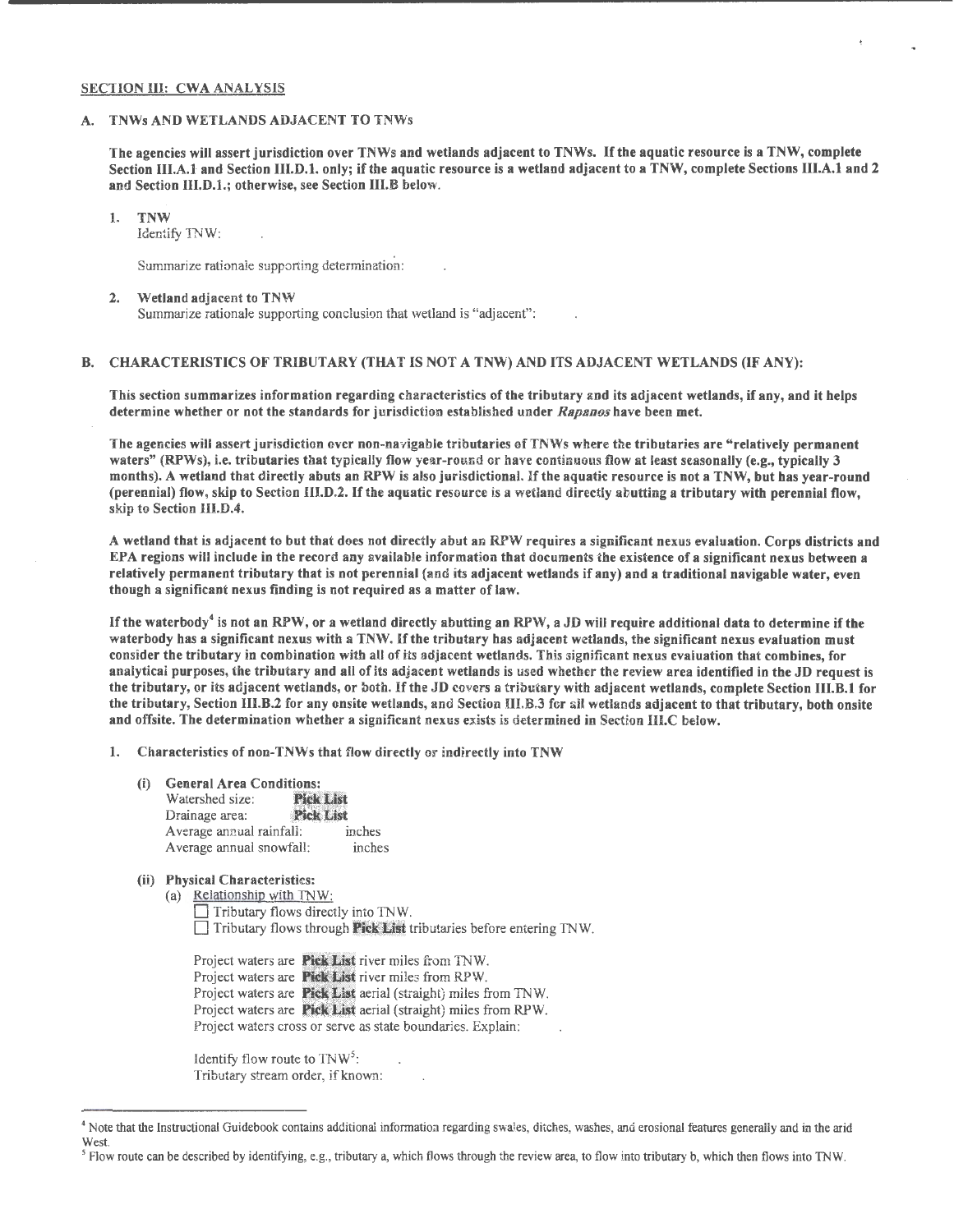|     | (b) General Tributary Characteristics (check all that apply):<br>Tributary is:<br>$\Box$ Natural<br>Artificial (man-made). Explain:<br>Manipulated (man-altered). Explain:                                                                                                                                                                                                                                                                                                                                                                                                                                                                                 |
|-----|------------------------------------------------------------------------------------------------------------------------------------------------------------------------------------------------------------------------------------------------------------------------------------------------------------------------------------------------------------------------------------------------------------------------------------------------------------------------------------------------------------------------------------------------------------------------------------------------------------------------------------------------------------|
|     | Tributary properties with respect to top of bank (estimate):<br>Average width:<br>feet<br>Average depth:<br>feet<br>Average side slopes: Pick List.                                                                                                                                                                                                                                                                                                                                                                                                                                                                                                        |
|     | Primary tributary substrate composition (check all that apply):<br>Silts<br>Sands<br>Concrete<br>Cobbles<br>Gravel<br>Muck<br>$\Box$ Vegetation. Type/% cover:<br>Bedrock<br>Other. Explain:                                                                                                                                                                                                                                                                                                                                                                                                                                                               |
|     | Tributary condition/stability [e.g., highly eroding, sloughing banks]. Explain:<br>Presence of run/riffle/pool complexes. Explain:<br>Tributary geometry: Pick List<br>Tributary gradient (approximate average slope):<br>$\%$                                                                                                                                                                                                                                                                                                                                                                                                                             |
| (c) | Flow:<br>Tributary provides for: Pick List<br>Estimate average number of flow events in review area/year: Pick List<br>Describe flow regime:<br>Other information on duration and volume:                                                                                                                                                                                                                                                                                                                                                                                                                                                                  |
|     | Surface flow is: Pick List. Characteristics:                                                                                                                                                                                                                                                                                                                                                                                                                                                                                                                                                                                                               |
|     | Subsurface flow: Pick List. Explain findings:<br>$\Box$ Dye (or other) test performed:                                                                                                                                                                                                                                                                                                                                                                                                                                                                                                                                                                     |
|     | Tributary has (check all that apply):<br>$\Box$ Bed and banks<br>$\Box$ OHWM <sup>6</sup> (check all indicators that apply):<br>clear, natural line impressed on the bank<br>the presence of litter and debris<br>destruction of terrestrial vegetation<br>changes in the character of soil<br>the presence of wrack line<br>shelving<br>□<br>vegetation matted down, bent, or absent<br>sediment sorting<br>leaf litter disturbed or washed away<br><b>SCOUT</b><br>multiple observed or predicted flow events<br>sediment deposition<br>abrupt change in plant community<br>water staining<br>other (list):<br>Discontinuous OHWM. <sup>7</sup> Explain: |
|     | If factors other than the OHWM were used to determine lateral extent of CWA jurisdiction (check all that apply):<br>Mean High Water Mark indicated by:<br>High Tide Line indicated by:<br>ि।<br>M<br>oil or scum line along shore objects<br>survey to available datum;<br>fine shell or debris deposits (foreshore)<br>physical markings;<br>vegetation lines/changes in vegetation types.<br>physical markings/characteristics<br>tidal gauges<br>other (list):                                                                                                                                                                                          |
|     | (iii) Chemical Characteristics:                                                                                                                                                                                                                                                                                                                                                                                                                                                                                                                                                                                                                            |

Characterize tributary (e.g., water color is clear, discolored, oily film; water quality; general watershed characteristics, etc.). Explain:

Identify specific pollutants, if known:

<sup>6</sup> A natural or man-made discontinuity in the OHWM does not necessarily sever jurisdiction (e.g., where the stream temporarily flows underground, or where the OHWM has been removed by development or agricultural practices). Where there is a break in the OHWM that is unrelated to the waterbody's flow regime (e.g., flow over a rock outcrop or through a culvert), the agencies will look for indicators of flow above and below the break.<br><sup>7</sup>Whid  $71\widetilde{b}$ id.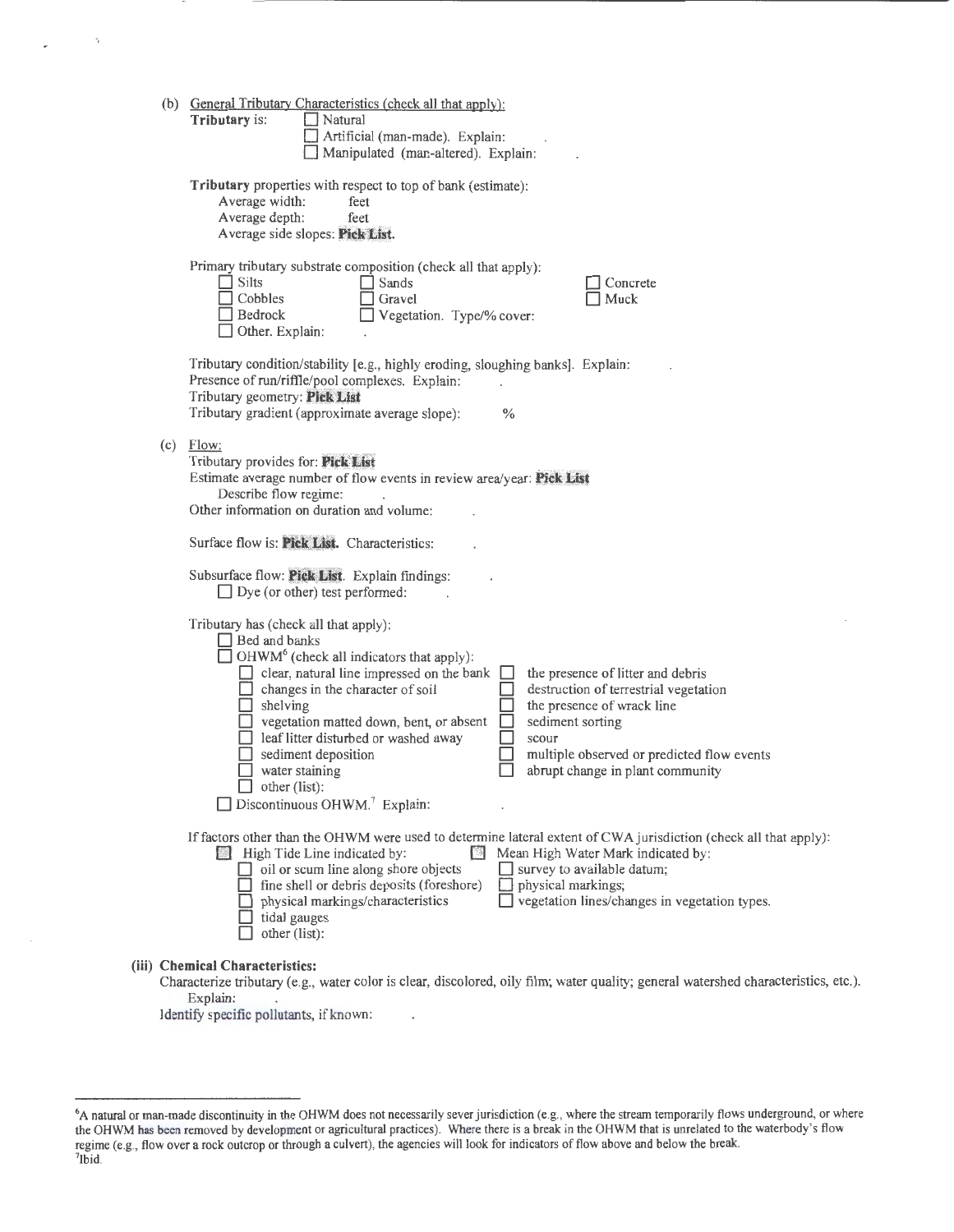#### (iv) Biological Characteristics. Channel supports (check all that apply):

- Riparian corridor. Characteristics (type, average width):
- Wetland fringe. Characteristics:
- $\Box$  Habitat for:
	- D Federally Listed species. Explain findings:
	- D Fish/spawn areas. Explain findings:
	- $\Box$  Other environmentally-sensitive species. Explain findings:
	- D Aquatic/wildlife diversity. Explain findings:

#### 2. Characteristics of wetlands adjacent to non-TNW that flow directly or indirectly into TNW

#### (i) Physical Characteristics:

- (a) General Wetland Characteristics: Properties: Wetland size: acres Wetland type. Explain: Wetland quality. Explain: Project wetlands cross or serve as state boundaries. Explain:
- (b) General Flow Relationship with Non-TNW: Flow is: Pick List. Explain:

Surface flow is: Pick List Characteristics:

Subsurface flow: Pick List. Explain findings:  $\Box$  Dye (or other) test performed:

#### (c) Wetland Adjacency Determination with Non-TNW:

- $\Box$  Directly abutting
- $\Box$  Not directly abutting
	- Discrete wetland hydrologic connection. Explain:
	- D Ecological connection. Explain:
	- Separated by berm/barrier. Explain:

#### (d) Proximity (Relationship) to TNW

Project wetlands are Pick List river miles from TNW. Project waters are Pick List aerial (straight) miles from TNW. Flow is from: Pick List. Estimate approximate location of wetland as within the **Fick List** floodplain.

#### (ii) Chemical Characteristics:

Characterize wetland system (e.g., water color is clear, brown, oil film on surface; water quality; general watershed characteristics; etc.). Explain: Identify specific pollutants, if known:

## (iii) Biological Characteristics. Wetland supports (check all that apply):

- Riparian buffer. Characteristics (type, average width):
- Vegetation type/percent cover. Explain:
- $\Box$  Habitat for:
	- D Federally Listed species. Explain findings:
	- $\Box$  Fish/spawn areas. Explain findings:
	- $\Box$  Other environmentally-sensitive species. Explain findings:
	- D Aquatic/wildlife diversity. Explain findings:

### 3. Characteristics of all wetlands adjacent to the tributary (if any)

All wetland(s) being considered in the cumulative analysis: Pick List Approximately () acres in total are being considered in the cumulative analysis.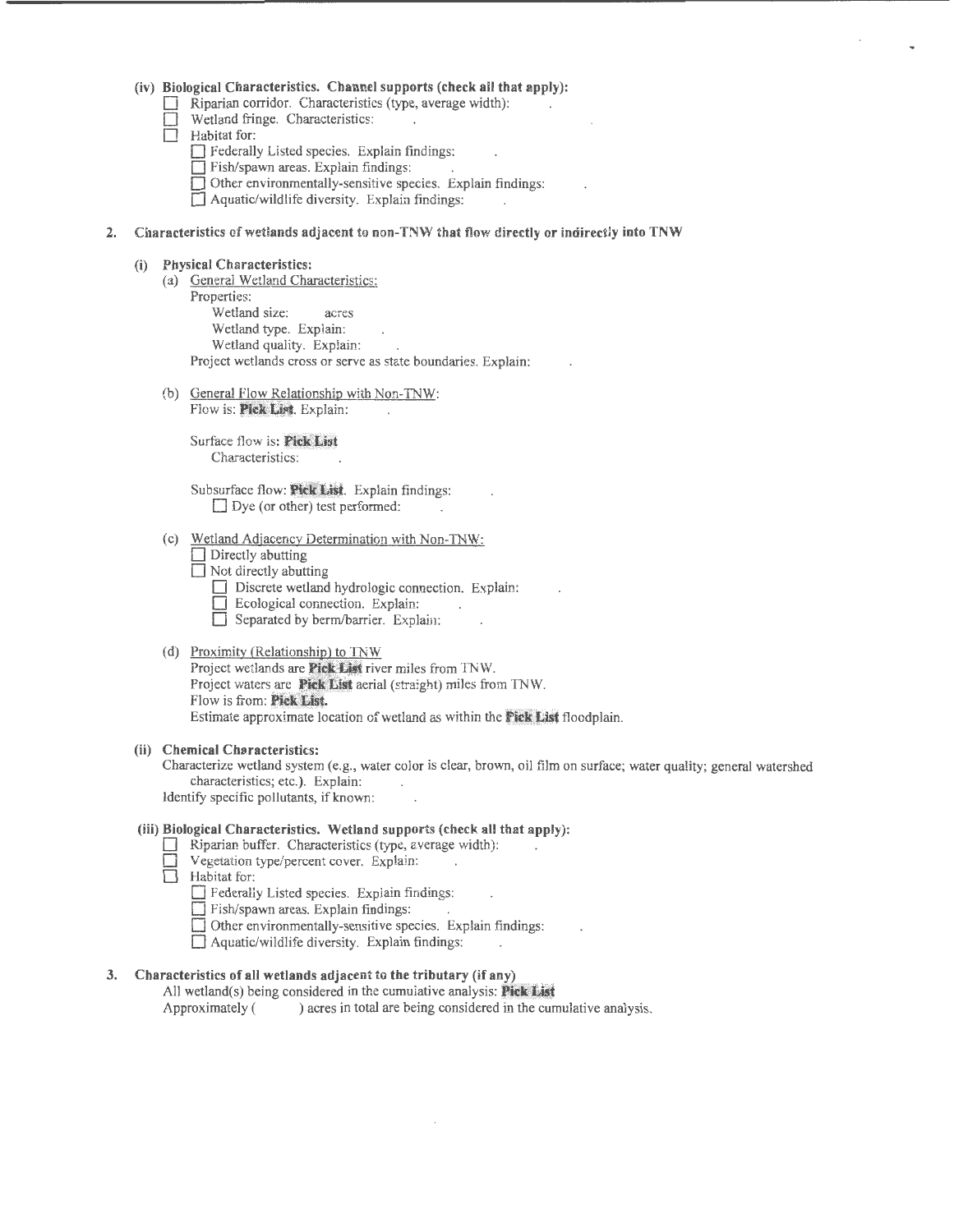For each wetland, specify the following:

Directly abuts? (Y/N) Size (in acres) Directly abuts? (Y/N) Size (in acres)

Summarize overall biological, chemical and physical functions being performed:

#### C. SIGNIFICANT NEXUS DETERMINATION

A significant nexus analysis will assess the flow characteristics and functions of the tributary itself and the functions performed by any wetlands adjacent to the tributary to determine if they significantly affect the chemical, physical, and biological integrity ofa TNW. For each of the following situations, a significant nexus exists ifthe tributary, in combination with all of its adjacent wetlands, has more than a speculative or insubstantial effect on the chemical, physical and/or biological integrity of a TNW. Considerations when evaluating significant nexus include, but are not limited to the volume, duration, and frequency of the flow of water in the tributary and its proximity to a TNW, and the functions performed by the tributary and all its adjacent wetlands. It is not appropriate to determine significant nexus based solely on any specific threshold of distance (e.g. between a tributary and its adjacent wetland or between a tributary and the TNW). Similarly, the fact an adjacent wetland lies within or outside of a floodplain is not solely determinative of significant nexus.

Draw connections between the features documented and the effects on the TNW, as identified in the Rapanos Guidance and discussed in the Instructional Guidebook. Factors to consider include, for example:

- Does the tributary, in combination with its adjacent wetlands (if any), have the capacity to carry pollutants or flood waters to TNWs, or to reduce the amount of pollutants or flood waters reaching a TNW?
- Does the tributary, in combination with its adjacent wetlands (if any), provide habitat and lifecycle support functions for fish and other species, such as feeding, nesting, spawning, or rearing young for species that are present in the TNW?
- Does the tributary, in combination with its adjacent wetlands (if any), have the capacity to transfer nutrients and organic carbon that support downstream foodwebs?
- Does the tributary, in combination with its adjacent wetlands (if any), have other relationships to the physical, chemical, or biological integrity of the TNW?

Note: the above list of considerations is not inclusive and other functions observed or known to occur should be documented below:

- 1. Significant nexus findings for non-RPW that has no adjacent wetlands and flows directly or indirectly into TNWs. Explain findings of presence or absence of significant nexus below, based on the tributary itself, then go to Section III.D:
- 2. Significant nexus findings for non-RPW and its adjacent wetlands, where the non-RPW flows directly or indirectly into TNWs. Explain findings of presence or absence of significant nexus below, based on the tributary in combination with all of its adjacent wetlands, then go to Section III.D:
- 3. Significant nexus findings for wetlands adjacent to an RPW but that do not directly abut the RPW. Explain findings of presence or absence of significant nexus below, based on the tributary in combination with all of its adjacent wetlands, then go to Section III.D:

#### D. DETERMINATIONS OF JURISDICTIONAL FINDINGS. THE SUBJECT WATERS/WETLANDS ARE (CHECK ALL THAT APPLY):

1. TNWs and Adjacent Wetlands. Check all that apply and provide size estimates in review area:<br>INWs: linear feet width (ft), Or, acres. D TNWs: linear feet width (ft), Or,<br>Wetlands adjacent to TNWs: acres.

# 2. RPWs that flow directly or indirectly into TNWs.

- ~ Tributaries ofTNWs where tributaries typically flow year-round are jurisdictional. Provide data and rationale indicating that tributary is perennial: Stream channel was observed with baseflow during both the August 2014 and January 2015 site visits, as well as during previous site visits by the consultant in 2010. Stream channel is shown as a blue-line perenial stream on USGS mapping.<br> **Tributaries of TNW where tributaries have continuous flow "seasonally" (e.g., typically three months each year) are**
- jurisdictional. Data supporting this conclusion is provided at Section III.B. Provide rationale indicating that tributary flows seasonally: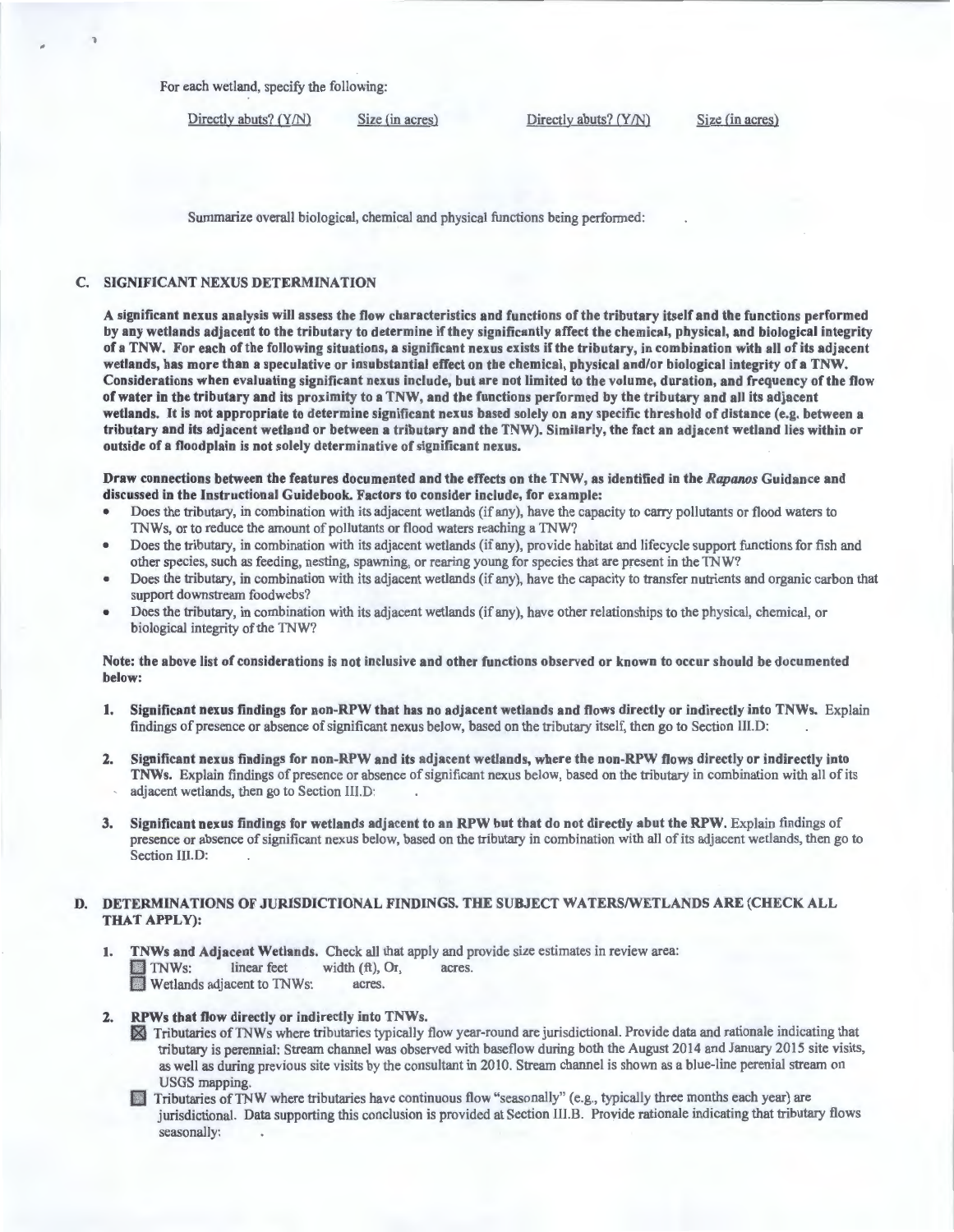Provide estimates for jurisdictional waters in the review area (check all that apply):

- $\boxtimes$  Tributary waters: 252 linear feet 12 width (ft).
- Other non-wetland waters: acres.
	- Identify type(s) of waters:

3. Non-RPWs<sup>8</sup> that flow directly or indirectly into TNWs.<br>D Waterbody that is not a TNW or an RPW, but flows directly or indirectly into a TNW, and it has a significant nexus with a TNW is jurisdictional. Data supporting this conclusion is provided at Section IIl.C.

Provide estimates for jurisdictional waters within the review area (check all that apply):<br>
Tributary waters: linear feet width (ft).

- Tributary waters: linear feet<br>
Other non-wetland waters: acres.
- **D** Other non-wetland waters:
	- Identify type(s) of waters:

#### 4. Wetlands directly abutting an RPW that flow directly or indirectly into TNWs.

- Wetlands directly abut RPW and thus are jurisdictional as adjacent wetlands.
- **IN** Wetlands directly abutting an RPW where tributaries typically flow year-round. Provide data and rationale indicating that tributary is perennial in Section III.D.2, above. Provide rationale indicating that wetland is directly abutting an RPW: Visual observation during Corps field review of 1/16/15 that wetlands directly abut (i.e., touch) the existing perennial stre&m channel.
- [J Wetlands directly abutting an RPW where tributaries typically flow "seasonally." Provide data indicating that tributary is seasonal in Section lll.B and rationale in Section Ill.D.2, above. Provide rationale indicating that wetland is directly abutting an RPW:

Provide acreage estimates for jurisdictional wetlands in the review area: 0.28 acres.

- 5. Wetlands adjacent to but not directly abutting an RPW that flow directly or indirectly into TNWs.
	- Wetlands that do not directly abut an RPW, but when considered in combination with the tributary to which they are adjacent and with similarly situated adjacent wetlands, have a significant nexus with a TNW are jurisidictional. Data supporting this conclusion is provided at Section III.C.

Provide acreage estimates for jurisdictional wetlands in the review area: acres.

- 6. Wetlands adjacent to non-RPWs that flow directly or indirectly into TNWs.
	- [J Wetlands adjacent to such waters, and have when considered in combination with the tributary to which they are adjacent and with similarly situated adjacent wetlands, have a significant nexus with a TNW are jurisdictional. Data supporting this conclusion is provided at Section lll.C.

Provide estimates for jurisdictional wetlands in the review area: acres.

- 
- 7. Impoundments of jurisdictional waters.<sup>9</sup><br>As a general rule, the impoundment of a jurisdictional tributary remains jurisdictional.
	-
	- Demonstrate that impoundment was created from "waters of the U.S.," or<br>Demonstrate that water meets the criteria for one of the categories presented above (1-6), or
	- Demonstrate that water is isolated with a nexus to commerce (see  $E$  below).
- E. ISOLATED [INTERSTATE OR INTRA-STATE] WATERS, INCLUDING ISOLATED WETLANDS, THE USE, DEGRADATION OR DESTRUCTION OF WHICH COULD AFFECT INTERSTATE COMMERCE, INCLUDING ANY SUCH WATERS (CHECK ALL THAT APPLY):<sup>10</sup>
	- Which are or could be used by interstate or foreign travelers for recreational or other purposes.<br>
	from which fish or shellfish are or could be taken and sold in interstate or foreign commerce.
	- [:j from which fish or shellfish are or could be taken and sold in interstate or foreign commerce. 0 which are or could be used for industrial purposes by industries in interstate commerce.
		-
	- **D** Interstate isolated waters. Explain:

<sup>&</sup>lt;sup>8</sup>See Footnote #3.

 $\degree$  To complete the analysis refer to the key in Section III.D.6 of the Instructional Guidebook.<br><sup>10</sup> Prior to asserting or declining CWA jurisdiction based solely on this category, Corps Districts will elevate the actio review consistent with the process described in the Corps/EPA Memorandum Regarding CWA Act Jurisdiction Following Rapanos.